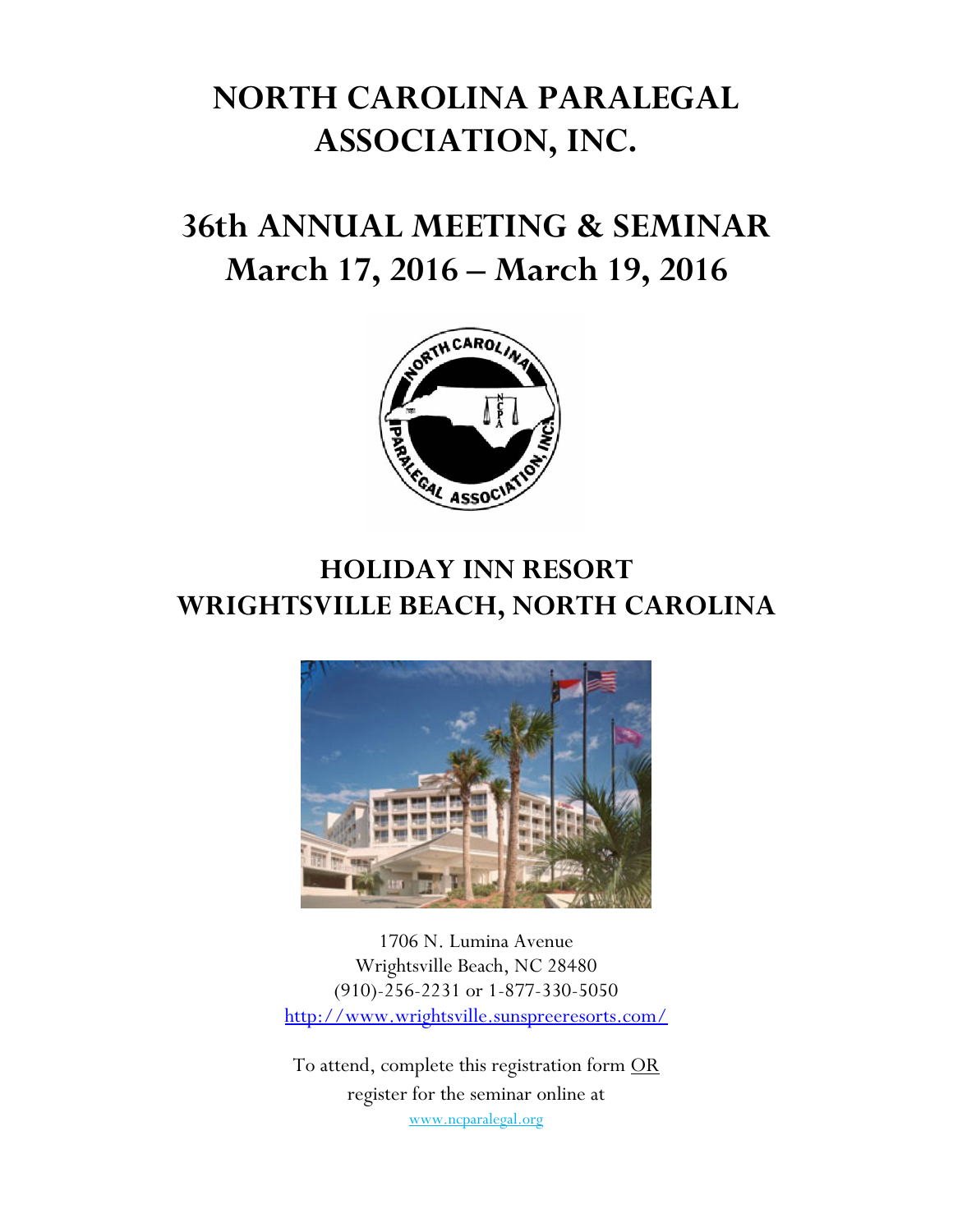# **SCHEDULE OF EVENTS**

| Thursday, March 17, 2016      | Early Registration & Exhibitor Exposition                                                                                                                                   |  |  |
|-------------------------------|-----------------------------------------------------------------------------------------------------------------------------------------------------------------------------|--|--|
| $6:00$ p.m. $-8:00$ p.m.      | Join us in welcoming our Exhibitors with light<br>hors d'oeuvres and drinks (cash bar).                                                                                     |  |  |
| <u>Friday, March 18, 2016</u> |                                                                                                                                                                             |  |  |
| 7:30 a.m. - 8:15 a.m.         | <b>Registration &amp; Continental Breakfast</b>                                                                                                                             |  |  |
| 8:15 a.m. - 8:30 a.m.         | <b>Welcome Remarks</b><br>Beverly K. Moore, NCCP, NCPA President                                                                                                            |  |  |
| 8:30 a.m. - 9:30 a.m.         | <b>GENERAL SESSION</b><br>Reserve Your Seat at the Table: A Primer for Effective and Efficient<br>Paralegal and Attorney Relationship<br>Camille Stell, Lawyers Mutual      |  |  |
| 9:30 a.m. - 9:45 a.m.         | <b>Break - Visit with Exhibitors</b>                                                                                                                                        |  |  |
| 9:45 a.m. - 10:45 a.m.        | <b>CONCURRENT SESSION A</b><br>Lien & Bond Issues - Update on 2013 lien law changes<br>Caroline Trautman<br>Anderson Jones, PLLC                                            |  |  |
|                               | <b>CONCURRENT SESSION B</b><br>County Government<br>Lowell Siler, Esq.<br>Durham County Attorneys' Office                                                                   |  |  |
| $10:45$ a.m. $-11:00$ a.m.    | <b>Break – Visit with Exhibitors</b>                                                                                                                                        |  |  |
| $11:00$ a.m. $-12:00$ p.m.    | <b>CONCURRENT SESSION A</b><br>Top Ten Real Estate Complaints<br>Miriam J. Baer, Executive Director<br>North Carolina Real Estate Commission<br><b>CONCURRENT SESSION B</b> |  |  |
|                               | Service of Process & Human Trafficking<br>Kimberly Hamilton<br>Female Agents, Inc.                                                                                          |  |  |
| $12:00$ p.m. $-1:30$ p.m.     | <b>LUNCH &amp; LEARN</b>                                                                                                                                                    |  |  |
| $12:15$ p.m. $-1:30$ p.m.     | Kelly A. LaGrave, ACP, NALA President-NALA Certification (Optional)                                                                                                         |  |  |
| $1:30$ p.m. $-2:30$ p.m.      | <b>GENERAL SESSION</b><br>Common Mistakes on Appeal<br>Panel of Judges<br>NC Court of Appeals                                                                               |  |  |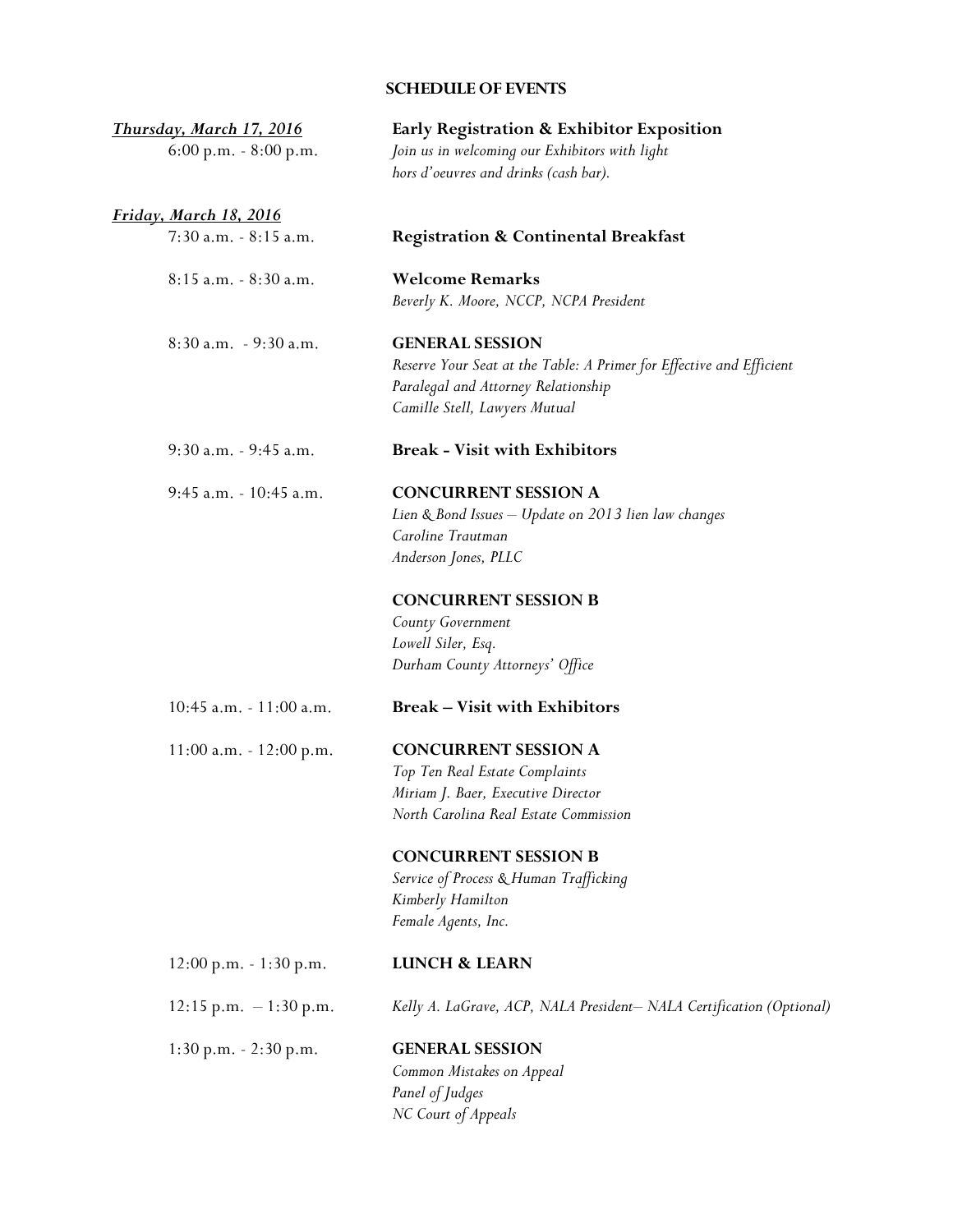| $2:30$ p.m. $-3:00$ p.m.        | <b>Break/Set Up for Annual Meeting</b>                                                                                                              |  |  |
|---------------------------------|-----------------------------------------------------------------------------------------------------------------------------------------------------|--|--|
| $3:00$ p.m. $-3:15$ p.m.        | <b>Registration for Annual Meeting</b>                                                                                                              |  |  |
| $3:15$ p.m. $-5:30$ p.m.        | <b>Annual Meeting – Election of Officers</b>                                                                                                        |  |  |
| $6:30$ p.m. $-8:30$ p.m.        | Dinner & Introduction of Officers<br>Please join us for dinner and a chance to win a FREE registration to<br>NCPA's 2017 Annual Seminar             |  |  |
| <u>Saturday, March 19, 2016</u> |                                                                                                                                                     |  |  |
| 8:00 a.m. - 9:00 a.m.           | <b>CLA/CP Breakfast</b><br>(NALA Certified CLAs and CPs only)<br>Kelly A. LaGrave, ACP<br>NALA President                                            |  |  |
| 8:30 a.m. - 9:00 a.m.           | <b>Continental Breakfast</b>                                                                                                                        |  |  |
| 9:00 a.m. - 10:00 a.m.          | <b>CONCURRENT SESSION A</b><br>Legal Updates in Family Law<br>Simone A. Williams, Esq.<br>Simone Williams and Associates                            |  |  |
|                                 | <b>CONCURRENT SESSION B</b><br>Common Title Searching Pitfalls & Dealing with the AOC<br>Victoria Scally, NCCP<br>Moore & Alphin, PLLC              |  |  |
| $10:00$ a.m. $-10:15$ a.m.      | <b>Break</b>                                                                                                                                        |  |  |
| 10:15 a.m. - 11:15 a.m.         | <b>CONCURRENT SESSION A</b><br>Animal Law - Exact Title TBD<br>Callie Gerber<br>Gerber Animal Law Center                                            |  |  |
|                                 | <b>CONCURRENT SESSION B</b><br>Liens and Subrogation in Personal Injury Cases- A Survival Guide<br>Christopher R. Nichols, Esq.<br>Nichols Law Firm |  |  |
| $11:15$ a.m. $-11:45$ a.m.      | <b>Break (Hotel Checkout)</b>                                                                                                                       |  |  |
| 11:45 a.m. - 12:45 p.m.         | <b>GENERAL SESSION (Ethics)</b><br>Ripped from the Headlines<br>Troy Crawford, Esq.<br>Lawyers Mutual                                               |  |  |
| $12:45$ p.m. $-1:00$ p.m.       | <b>Closing Remarks and Door Prizes</b><br>(must be present to win)                                                                                  |  |  |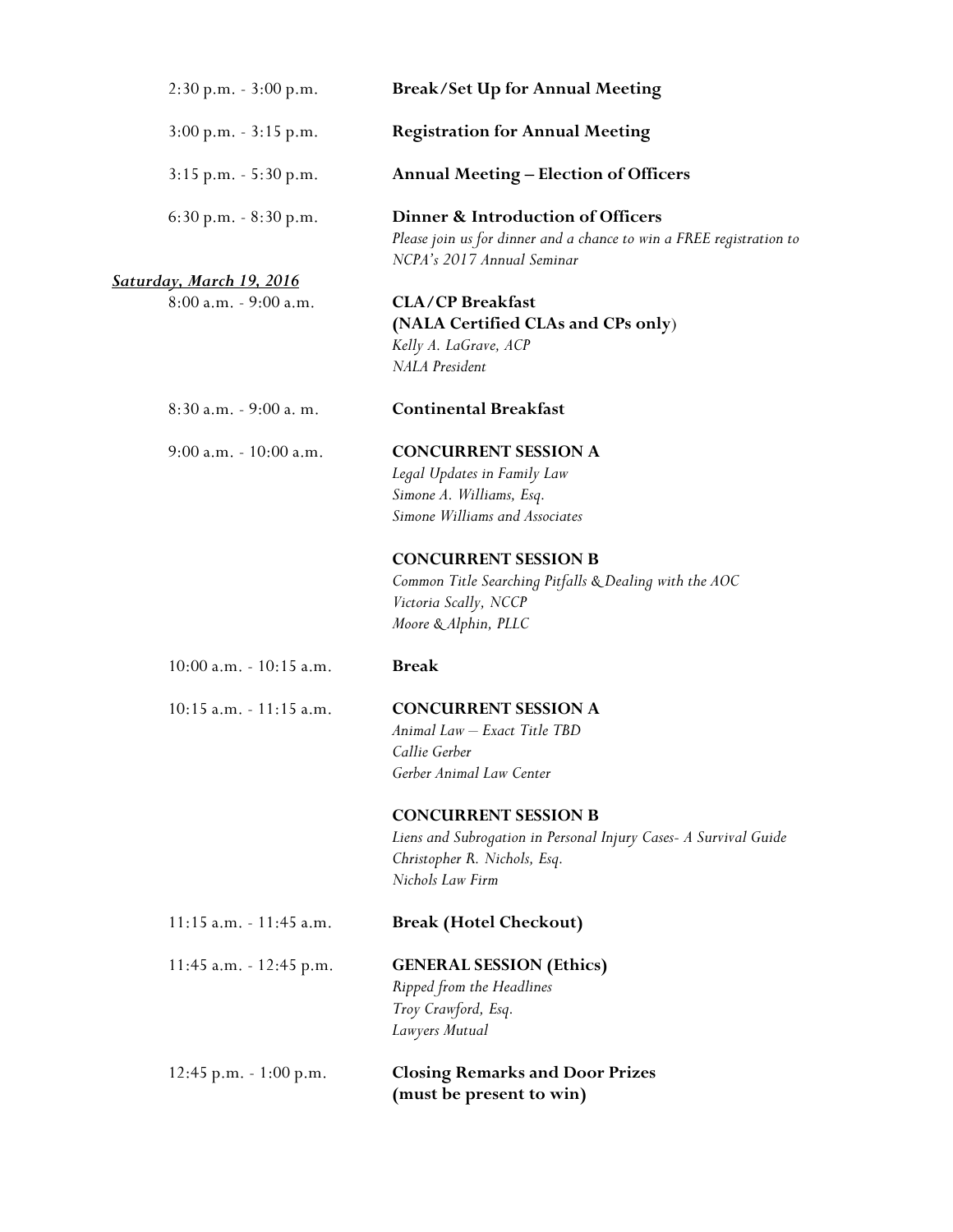## **CONTINUING LEGAL ASSISTANT EDUCATION CREDIT:**

## **National Association of Legal Assistants, Inc. (NALA)**:

This seminar is has been approved by the Certifying Board of the National Association of Legal Assistants, Inc. for 7 hours of Continuing Legal Education units, (6 substantive and 1 ethics) toward maintenance of the Certified Legal Assistant credential. Any NALA certification questions should be directed to the NALA.

#### **North Carolina State Bar Board of Paralegal Certification (NCCP):**

This seminar is has been approved by the North Carolina State Bar Board of Paralegal Certification for 7 hours of Continuing Paralegal Education credits, (6 substantive and 1 ethics) toward maintenance of the North Carolina Certified Paralegal credential. Any NC certification questions should be directed to the North Carolina State Bar's Paralegal Certification Board.

#### **REFUNDS:**

- If we receive your request by March 6, 2016, we will issue you a full refund, less a \$10.00 cancellation fee.
- If we receive your request between March 6, 2016 and March 11, 2016, we will issue a 50% refund.
- If we receive your request on or after March 11, 2016, no refund will be issued.
- You must notify the 1<sup>st</sup> Vice President, Michele A. Bryant, CP, NCCP at 336-716-7335
- Refunds are not issued until after the seminar is completed.

#### **DISCOUNTS:**

Law offices or corporations with three (3) or more paralegals attending the seminar, or three (3) or more paralegal students registering simultaneously, will be entitled to receive a 10% discount on the registration fee only. Discount does not apply to additional lunch or dinner tickets, CLA breakfast, or manuscript purchase. **Registration forms and fees must be received simultaneously to ensure proper credit for discount**. Online registration is **not** eligible for the discount – you must submit paper registration forms.

## **MANUSCRIPTS:**

Manuscripts will be provided to you in one of two options:

- 1. You may choose the download option (you receive a link with a password about a week prior to the seminar). With this option, you are responsible for downloading the manuscript and either bringing a printed copy with you to Annual or bringing your computer. There will be NO copies available to you at the registration table;
- 2. You may choose to receive a printed manual upon check in for an additional \$25, which is the price of the manuscripts we sell on our website.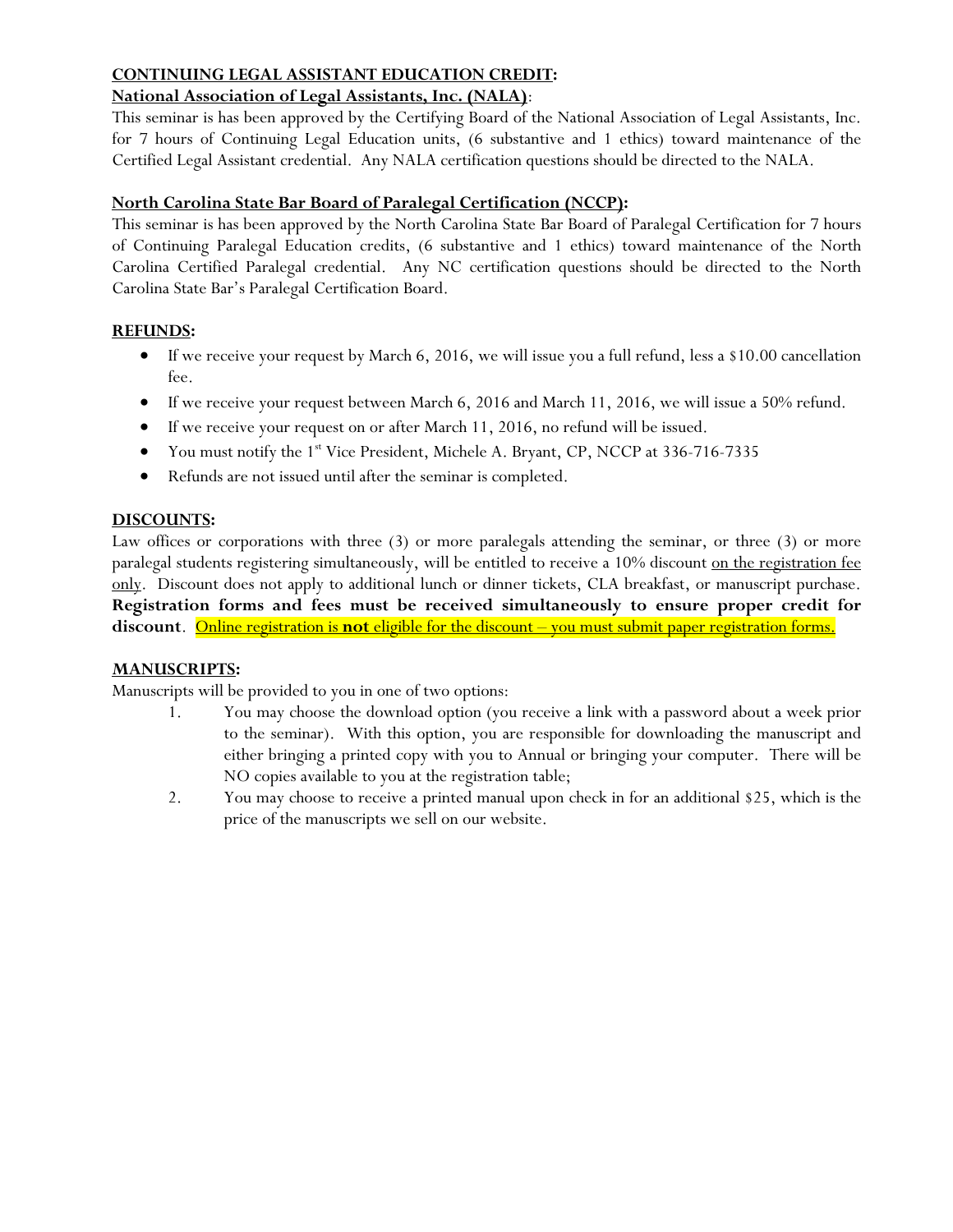#### **HOTEL INFORMATION**:

**Room Rates**: Rooms rates are \$124.00 (for a standard room) and \$144.00 (for an oceanfront room), plus tax; deadline for hotel reservations is **February 23, 2016**. When calling to make a reservation, please be sure to designate that you are attending the NCPA Seminar to receive the discounted rate. After the deadline, you are not guaranteed this rate. **This hotel normally charges a parking fee of \$7.00 per day. This fee will be waived when you check out, however, you must request it be waived or you will be charged.**

#### **Please make your own hotel reservations**:

**Via telephone**: Please call (910)-256-2231 or 1-877-330-5050 to make your reservation. Be sure to designate that you are attending the NCPA Seminar to receive the group rate. After **February 23rd**, we cannot guarantee you a room or the group rate.

**On Line**: Go to http://www.wrightsville.sunspreeresorts.com and enter the code PAR to receive the group rate.

#### **DIRECTIONS:**

| From I-40  | Exit US 74 East, go approximately 5 miles, cross Intracoastal Waterway Bridge, remain<br>on US 74, turn left on Lumina Avenue, located approx. 1/2 mile on the right |
|------------|----------------------------------------------------------------------------------------------------------------------------------------------------------------------|
| From US 74 | Follow US 74 to US 76; proceed East, cross Intracoastal Waterway Bridge, bear left on<br>US 74, turn left on Lumina Avenue, located approx. 1/2 mile on the right    |
| From US 76 | Follow US 76 East, cross Intracoastal Waterway Bridge, bear left on US 74, turn left on<br>Lumina Avenue, located approx. $\frac{1}{2}$ mile on the right            |
| From US 17 | Exit US 74 East, go approximately 5 miles, cross Intracoastal Waterway Bridge, remain<br>on US 74, turn left on Lumina Avenue, located approx. 1/2 mile on the right |

#### **FOR MORE INFORMATION**, **CONTACT**

Michele A. Bryant, CP, NCCP 1<sup>st</sup> Vice President  $eduction@ncparalegal.org$  or  $muttle@wakehealth.edu$ 

> Kelly C. Troy, NCCP Annual Seminar Co-Chair Kelly.Troy@durhamnc.gov

Crystal L. Robinson, NCCP Annual Seminar Co-Chair, Patron & Sustaining Chair crystal@levineandstewart.com

Join us in celebrating the North Carolina Paralegal Association, Inc.'s 36th Annual Meeting & Seminar at the Holiday Inn Resort.

Mail in your registration form today!